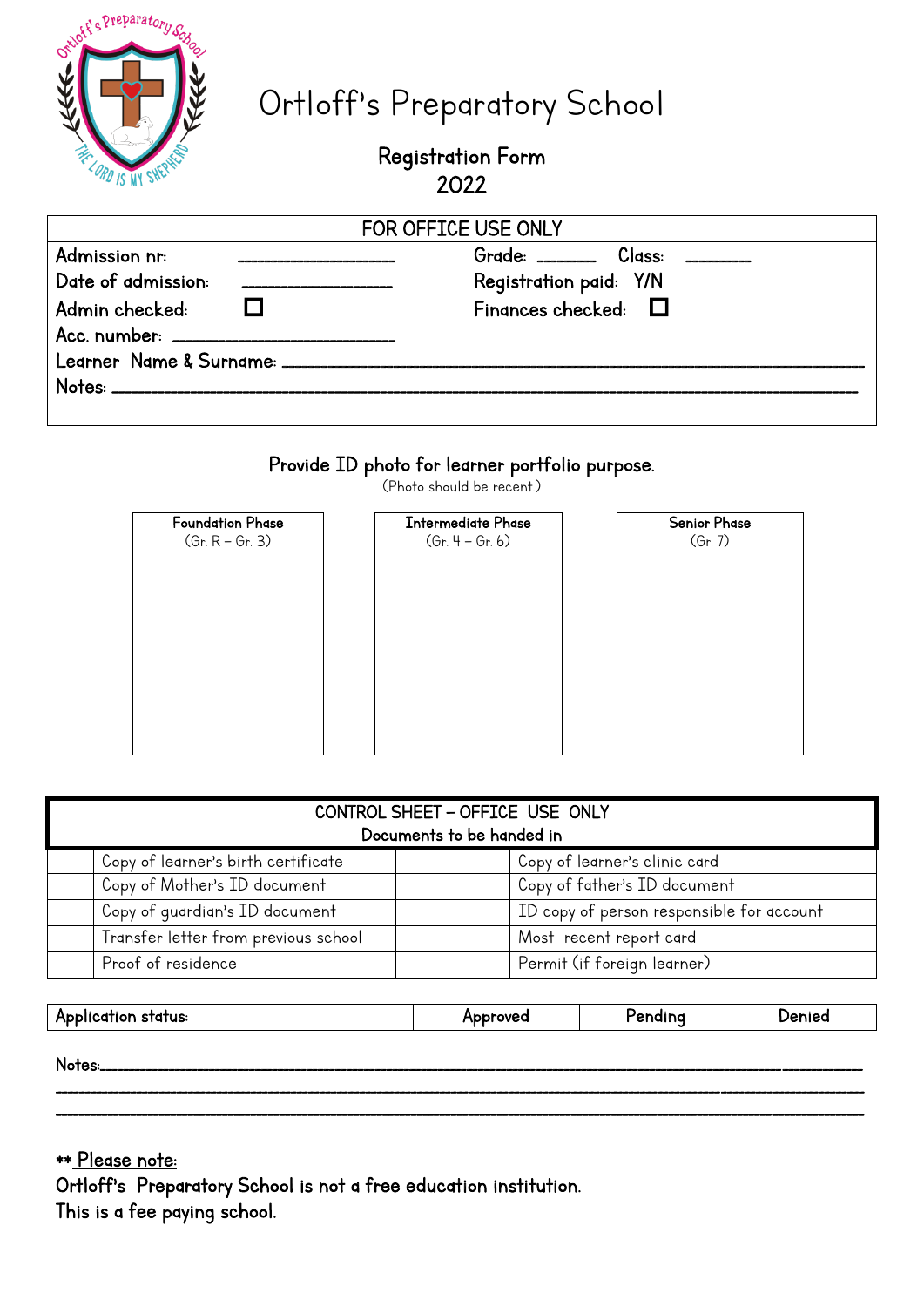Ortloff's Preparatory School

44 De Klerk Street, Mokopane 0600 Tel : 015 491 7540

Email: ortloffskind@mokopane.za.net / ortloffsswim@mokopane.za.net

|                            |                                     |                    |             | Learner Information             |        |                         |         |        | WK UN S                                                                 |
|----------------------------|-------------------------------------|--------------------|-------------|---------------------------------|--------|-------------------------|---------|--------|-------------------------------------------------------------------------|
| Surname:                   |                                     |                    |             |                                 |        | Learner to enter Grade: |         | R      | 2 <br>3 <br>$\vert \Psi \vert$<br>5 <sub>1</sub><br>6 7<br>$\mathbf{I}$ |
| Full names:                |                                     |                    |             |                                 |        |                         |         |        |                                                                         |
| Preferred name:            |                                     |                    |             |                                 |        |                         |         |        |                                                                         |
| Gender: (male/female)      |                                     |                    |             |                                 |        | Date of birth:          |         | Y.     | D<br>M<br>M                                                             |
| Identity number:           |                                     |                    |             |                                 |        |                         |         |        |                                                                         |
| Nationality:               |                                     |                    |             |                                 |        |                         |         |        |                                                                         |
| Residential address:       |                                     |                    |             |                                 |        |                         |         |        |                                                                         |
| Left - / right handed:     |                                     |                    |             |                                 |        |                         |         |        |                                                                         |
| Home language:             |                                     |                    |             |                                 |        |                         |         |        |                                                                         |
| Number of children in      |                                     |                    |             |                                 |        |                         |         |        |                                                                         |
| the family:                |                                     |                    |             |                                 |        |                         |         |        |                                                                         |
| Learner position in        |                                     | First / only child |             | Second child                    |        | Third child             |         | Fourth | Fifth child /                                                           |
| family:                    |                                     |                    |             |                                 |        |                         |         | child  | more                                                                    |
| Religion:                  |                                     |                    |             |                                 |        |                         |         |        |                                                                         |
| Marital status of parents: |                                     |                    |             |                                 |        |                         |         |        |                                                                         |
| Status of family:          | Both parents                        |                    | Stepfather  |                                 |        | Stepmother              | Widowed |        | Widower                                                                 |
|                            | Guardians                           |                    |             | Divorced, live                  |        | Divorced,               | Single  |        | Stepfather/own                                                          |
|                            |                                     |                    | with father |                                 |        | live with               | parent  |        | mother                                                                  |
|                            |                                     |                    |             |                                 | mother |                         |         |        |                                                                         |
|                            | Other: (specify)<br>Stepmother/ own |                    |             |                                 |        |                         |         |        |                                                                         |
|                            | father                              |                    |             |                                 |        |                         |         |        |                                                                         |
| Any of the parents         | Father $\Box$                       | Mother             | $\Box$      | Both $\Box$                     |        |                         |         |        |                                                                         |
| deceased?                  |                                     |                    |             |                                 |        |                         |         |        |                                                                         |
|                            |                                     |                    |             |                                 |        |                         |         |        |                                                                         |
|                            |                                     |                    |             | <b>School Attendance Record</b> |        |                         |         |        |                                                                         |
| Name of previous           | Contact                             | Language of        |             |                                 |        | Date of entrance        |         |        | Date of departure                                                       |
| school                     | number                              | instruction        | Date        |                                 | Grade  | Date                    |         | Grade  |                                                                         |
|                            |                                     |                    |             |                                 |        |                         |         |        |                                                                         |
|                            |                                     |                    |             |                                 |        |                         |         |        |                                                                         |
|                            |                                     |                    |             |                                 |        |                         |         |        |                                                                         |
|                            |                                     |                    |             |                                 |        |                         |         |        |                                                                         |
|                            |                                     |                    |             |                                 |        |                         |         |        |                                                                         |
|                            |                                     |                    |             | Details of Father / Guardian    |        |                         |         |        |                                                                         |
| <b>Full names</b>          |                                     |                    |             |                                 |        |                         |         |        |                                                                         |
| Surnames                   |                                     |                    |             |                                 |        |                         |         |        |                                                                         |
| Identity number            |                                     |                    |             |                                 |        |                         |         |        |                                                                         |
| Cell phone number:         |                                     |                    |             |                                 |        |                         |         |        |                                                                         |
| Additional contact number: |                                     |                    |             |                                 |        |                         |         |        |                                                                         |
| Email address:             |                                     |                    |             |                                 |        |                         |         |        |                                                                         |
| Residential address:       |                                     |                    |             |                                 |        |                         |         |        |                                                                         |
| Postal address:            |                                     |                    |             |                                 |        |                         |         |        |                                                                         |
| Occupation:                |                                     |                    |             |                                 |        |                         |         |        |                                                                         |
| Employer:                  |                                     |                    |             |                                 |        |                         |         |        |                                                                         |
| Employer address:          |                                     |                    |             |                                 |        |                         |         |        |                                                                         |
| Work contact number:       |                                     |                    |             |                                 |        |                         |         |        |                                                                         |
|                            |                                     |                    |             |                                 |        |                         |         |        |                                                                         |



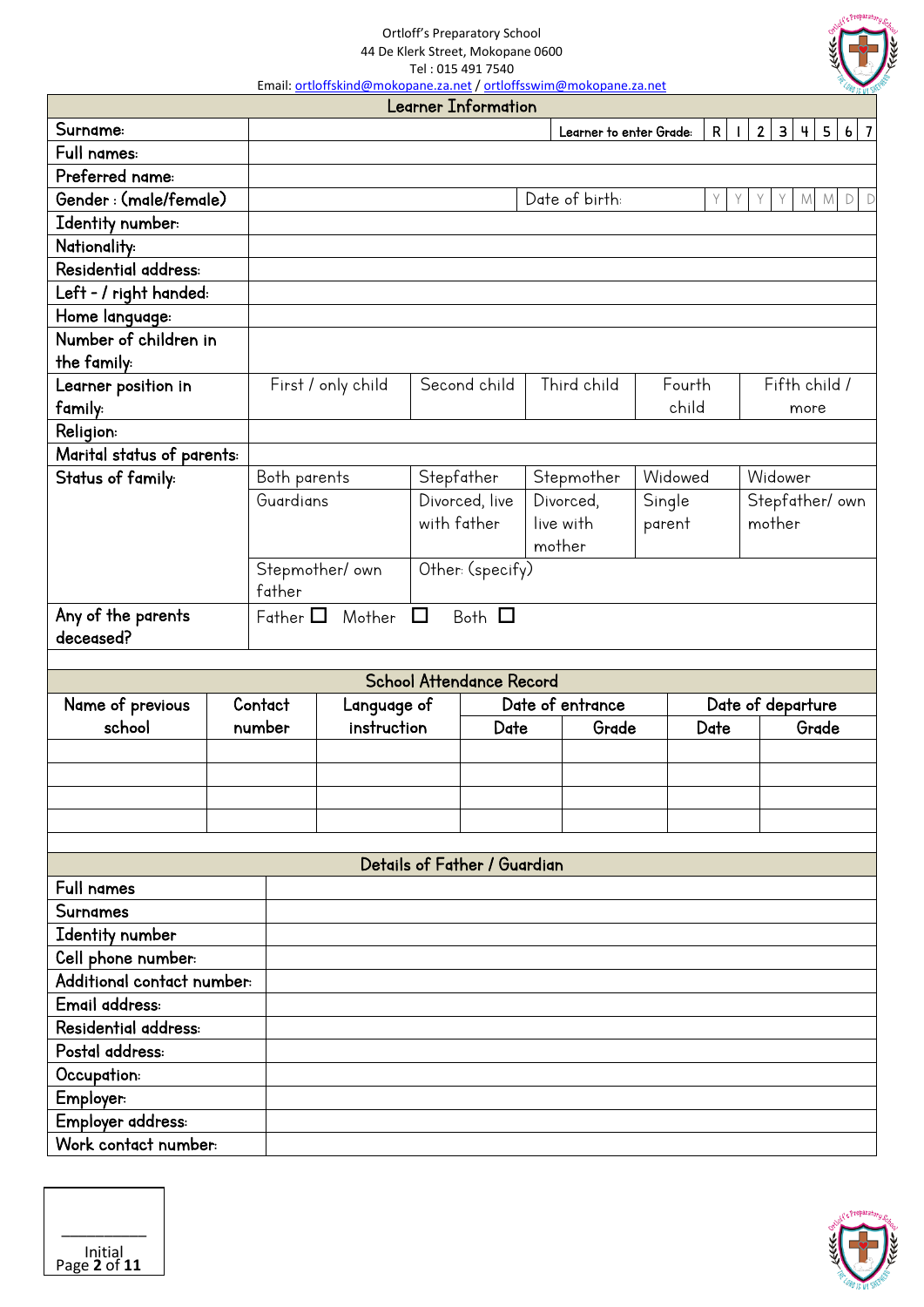

|                                       | Details of Mother / Guardian                                                          |
|---------------------------------------|---------------------------------------------------------------------------------------|
| Full names                            |                                                                                       |
| Surnames                              |                                                                                       |
|                                       |                                                                                       |
| Identity number<br>Cell phone number: |                                                                                       |
| Additional contact number:            |                                                                                       |
| Email address:                        |                                                                                       |
| Residential address:                  |                                                                                       |
| Postal address:                       |                                                                                       |
| Occupation:                           |                                                                                       |
| Employer:                             |                                                                                       |
| Employer address:                     |                                                                                       |
| Work contact number:                  |                                                                                       |
|                                       |                                                                                       |
|                                       | Medical information of learner                                                        |
| Doctor:                               |                                                                                       |
| Contact number:                       |                                                                                       |
| Medical aid name:                     |                                                                                       |
| Medical aid number:                   |                                                                                       |
| Main member:                          |                                                                                       |
| Allergies:                            |                                                                                       |
| Chronic illnesses:                    |                                                                                       |
| Other medical conditions:             |                                                                                       |
| Chronic medication:                   |                                                                                       |
| Emergency contact                     |                                                                                       |
| person's name:                        |                                                                                       |
| Contact number:                       |                                                                                       |
|                                       |                                                                                       |
|                                       | Contact person in case of Emergency if parents cannot be reached.                     |
| Name and surname:                     |                                                                                       |
| Relation to learner:                  |                                                                                       |
| Contact number:                       |                                                                                       |
|                                       |                                                                                       |
|                                       | Person/s learner resides with<br>(Complete if this information differs from parents') |
| Initials and surname:                 |                                                                                       |
| Identity number:                      |                                                                                       |
| Contact details:                      |                                                                                       |
| Relation to learner:                  |                                                                                       |
|                                       |                                                                                       |
|                                       | Person/s allowed to collect learner from school                                       |
| Name and surname:                     |                                                                                       |
| Identity number:                      |                                                                                       |
| Contact number:                       |                                                                                       |
| Relation to learner:                  |                                                                                       |
|                                       |                                                                                       |

Page **3** of **11**

\_\_\_\_\_\_\_\_\_\_ Initial

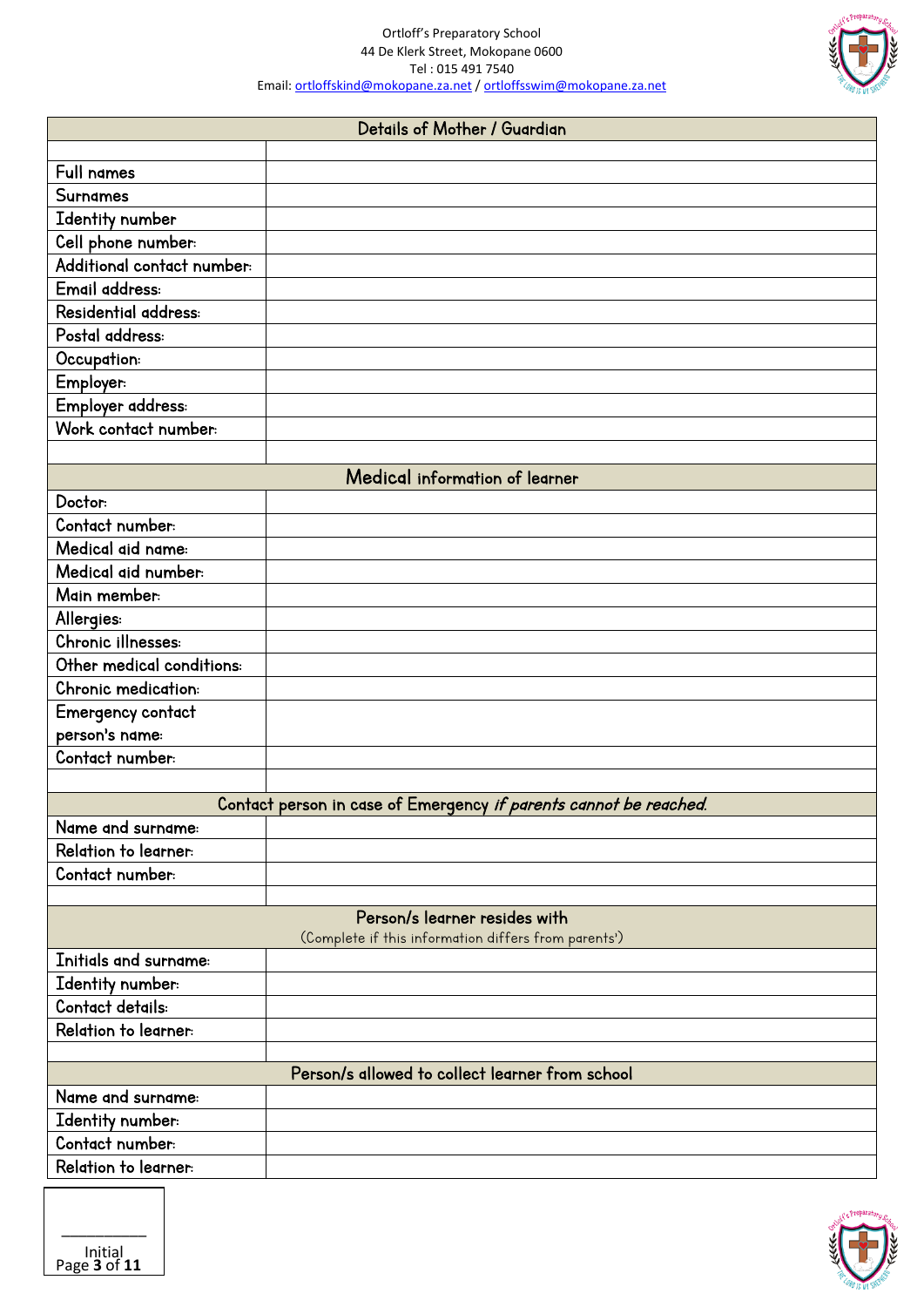Ortloff's Preparatory School 44 De Klerk Street, Mokopane 0600 Tel : 015 491 7540

Email: ortloffskind@mokopane.za.net / ortloffsswim@mokopane.za.net

## Person Responsible for Account

| Surname:              |  |  |
|-----------------------|--|--|
| Full names:           |  |  |
| Identity number:      |  |  |
| Occupation:           |  |  |
| Employer:             |  |  |
| Contact number: Work  |  |  |
| Contact number: Home: |  |  |
| Cell phone number:    |  |  |
| E-mail Address:       |  |  |
| Physical address:     |  |  |
| Relation to learner:  |  |  |

# ORTLOFF'S TRANSPORT

(Complete this section ONLY if your child will be making use of the school transport. This service is at an additional cost and subject to availability.)

# Full residential address:

### Please tick the transport option you are interested in:

 $\Box$  Mornings only (R300 p/month)  $\Box$  Afternoons only (R300 p/month)  $\Box$  Both mornings and afternoons (R600 p/month)

### General Terms and Conditions

- Ortloff's School provides a professional service and undertake to provide a quality service;
- Ortloff's School undertakes to only use qualified drivers and vehicles will be referred regularly for a road safety test;
- Ortloff's School will take all reasonable care to ensure the safety of passengers;
- Ortloff's School will do everything in its power to provide a safe transport environment for passengers;
- Parents should take note that there is a risk involved in the transportation of people and that Ortloff's School can accept no liability for any loss or injury, which include but is in no way limited to theft or misbehaviour if the circumstances leading to such loss or injury is beyond their reasonable control;

# Cancellation

Should you wish to cancel the transport, a 1(one) month (20 working days), written notice should be handed in at the office. **Indemnity** 

The Parents acknowledges the risk involved in the provision of transport services and hereby indemnify Ortloff's School against claims for harm/damage caused to their/their child's property due to reasons beyond the reasonable control or unintentional act of any person, whether or not in the employment of Ortloff's School. This will include any economical lost pertaining to the harm/damage caused.

Ortloff's School shall not be liable for any loss or damage arising from delay, sickness, injury, and death to any passenger, or of their luggage or personal belongings, unless such delay, sickness, injury, and death to a passenger or theft or damage or their luggage or personal effects can be attributed to any circumstances within Ortloff's School reasonable control.

# Right to Sub Contract

Ortloff's School reserves the right to sub-contract, in case of an emergency or by its choice, and when this right is exercised, the substitute vehicle will, as far as circumstances permit, compare equally with our own service delivery standards, and vehicle in comfort and reliability. In the event of Ortloff's School sub-contracting, it is agreed between the parties that the owner and driver of the substituted vehicle shall act independently as an independent contractor. It shall be deemed that the Parent indemnifies Ortloff's School against any claim for damage or otherwise, resulting from the driving of the substituted vehicle specifically, but not limited to the reckless and/or negligent driving thereof, unless such claim for damage or otherwise can be attributed to any circumstances within our reasonable control for instance not having done the necessary investigation or due diligence before selecting a sub-contractor.

I hereby confirm that I have read and accept the above Transport Terms and Conditions; I fully understand what has been stated within. By signing this agreement it means that both parties are in binding agreement.

| Initial<br>Page 4 of 11 |
|-------------------------|

\_\_\_\_\_\_\_\_\_\_\_\_\_\_\_\_\_\_\_\_\_\_\_\_\_\_\_\_\_\_\_\_\_\_\_\_\_\_\_\_\_ \_\_\_\_\_\_\_\_\_\_\_\_\_\_\_\_\_\_\_\_\_\_\_\_ Signature Date Date of the Date of the Date of the Date of the Date of the Date of the Date of the Date of the

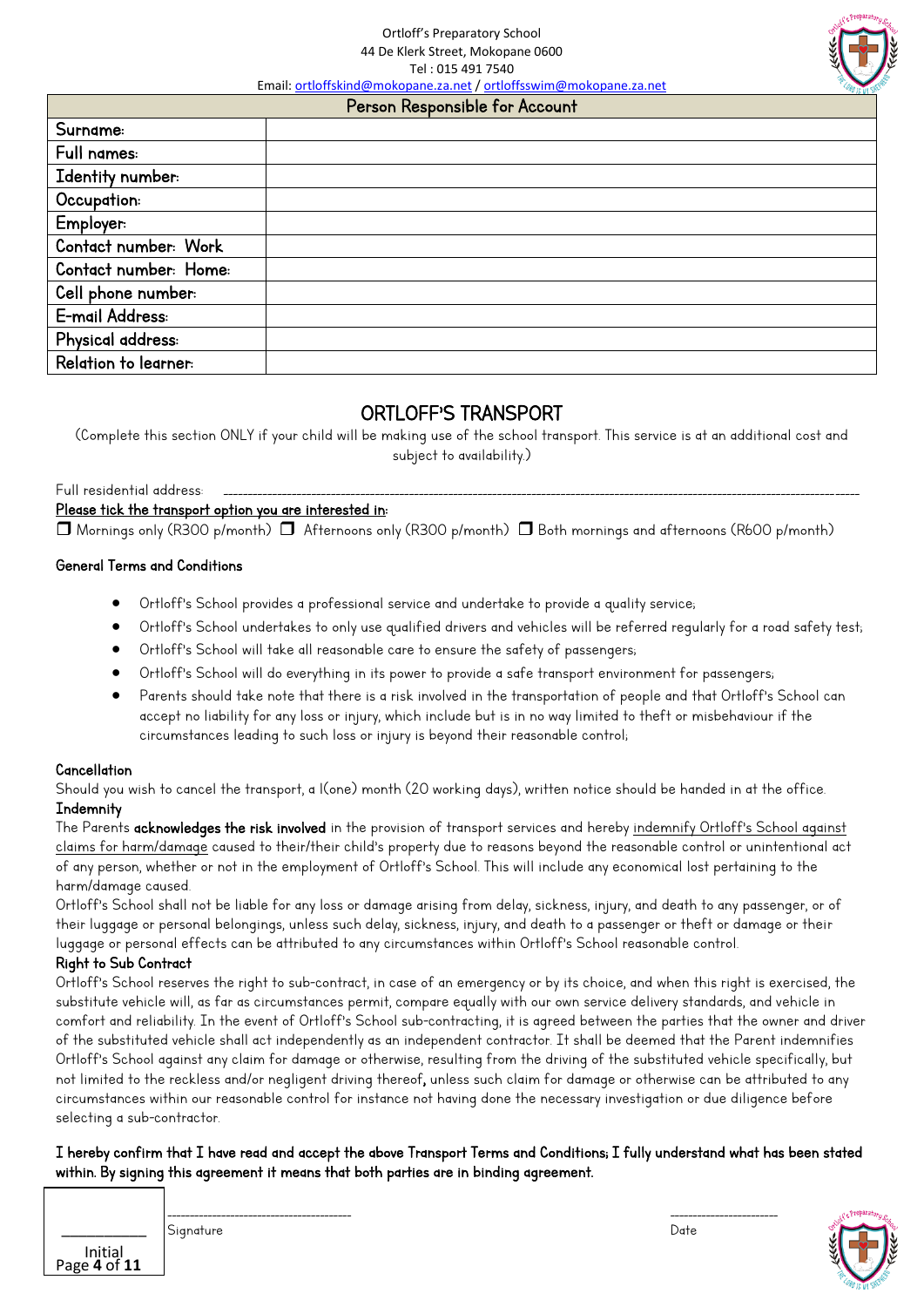

# FEES / PAYMENT SECTION

Upon completing and signing the enrolment form, you need to pay the Administration fee / Textbook fee as stipulated below. No forms will be accepted without the full Administration fee / Textbook fee or if the form is not completed in full. The Administration fee / Textbook fee is payable every year that your child will be attending Ortloff's, as well as a new and fully completed enrolment form every year.

All admin / textbook fees can now be paid via EFT, card or cash.

| Grade R - Grade 3                                                                                                                                                                    |                                       |              | Grade 4 – Grade 6       | Grade 7                               |                 |  |  |
|--------------------------------------------------------------------------------------------------------------------------------------------------------------------------------------|---------------------------------------|--------------|-------------------------|---------------------------------------|-----------------|--|--|
| <b>Textbook Fee</b>                                                                                                                                                                  | R800                                  | Textbook Fee | R1500                   | <b>Textbook Fee</b>                   | <b>RI 800</b>   |  |  |
| l child:                                                                                                                                                                             | R 2 500                               | l child:     | R 2 700                 | l child:                              | R 2 700         |  |  |
| 2 children:                                                                                                                                                                          | R 4800                                | 2 children:  | R 5 200                 | 2 children:                           | R 5 200         |  |  |
| 3 children                                                                                                                                                                           | R 7 200                               | 3 children:  | R 7800                  | 3 children:                           | R 7800          |  |  |
|                                                                                                                                                                                      | <u> 2022 Boarding (Gr. R – Gr. 7)</u> |              |                         | <u> 2022 Swimming (Gr. R – Gr. 7)</u> |                 |  |  |
| <b>Registration Fee</b>                                                                                                                                                              |                                       | R 200        | <b>Registration Fee</b> |                                       | R I50           |  |  |
| l child:                                                                                                                                                                             |                                       | R 2 000      |                         |                                       |                 |  |  |
| 2 children:                                                                                                                                                                          |                                       | R 3 800      | l lesson per week       |                                       | R 300 per month |  |  |
| 3 children                                                                                                                                                                           |                                       | R 5 700      | 2 lessons per week      |                                       | R 560 per month |  |  |
| Transport (Mokopane and certain areas of Mahwelereng only)<br>R600 per month<br>(Complete the section in the application form, the school will notify you if transport is available) |                                       |              |                         |                                       |                 |  |  |

I <u>Please Note :</u> All Fees are payable over 12 months. All fees to be paid by the 15<sup>th</sup> of each month. Should your account for the year be settled by 31 January, you will receive one month's discount.

All fees are payable until end of December. Even though school closes in December, we still have all the expenses as throughout the year, whereas the Teacher's salaries are our highest priority.

Our fee structure does not allow for us to carry non-fee-paying pupils.

Page **5** of **11**

\_\_\_\_\_\_\_\_\_\_ Initial

# 1. Please indicate whether there are siblings who make use of the same account and/ or debit order (banking details) as this learner:

| $\bullet$ | Sibling name and Surname:           |  |
|-----------|-------------------------------------|--|
|           | Grade:                              |  |
| $\bullet$ | Sibling name and Surname:<br>Grade: |  |
| $\bullet$ | Sibling name and Surname:<br>Grade: |  |
| $\bullet$ | Sibling name and Surname:<br>Grade: |  |

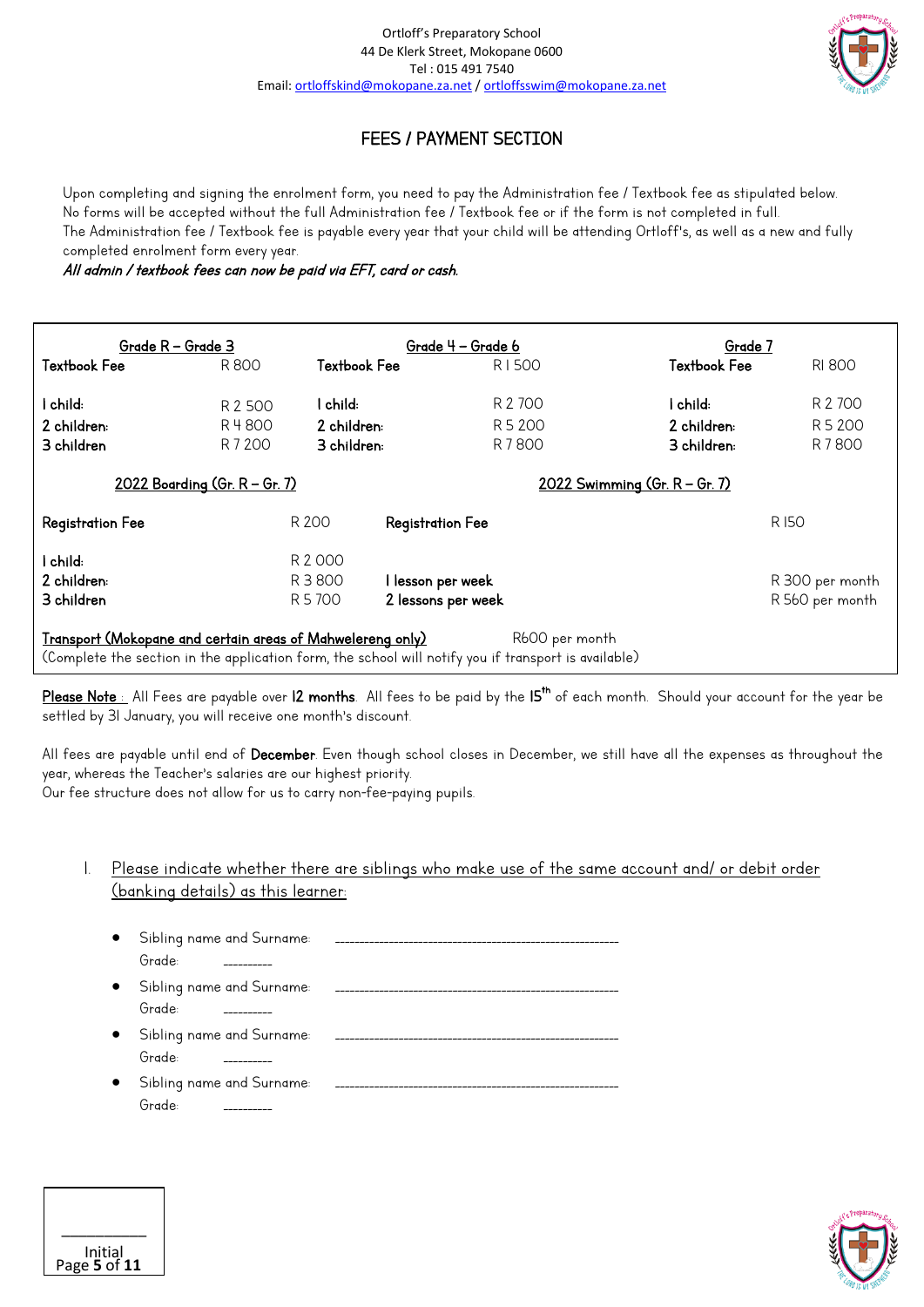

# COLLECTION (Debit order arranged by Ortloff's)

Written Authority and Mandate for Debit Payment instructions

| Name of account holder:       |                 |  |          |           |              |  |
|-------------------------------|-----------------|--|----------|-----------|--------------|--|
| Name of bank:                 |                 |  |          |           |              |  |
| Account number:               |                 |  |          |           |              |  |
| Account type:                 | Current(cheque) |  |          | Savings   | Transmission |  |
| Branch code:                  |                 |  |          |           |              |  |
| Collection Date (Tick)        |                 |  | I5       |           |              |  |
| Items to be collected: (Tick) | School          |  | Boarding | Transport | Swimming     |  |

#### To: ORTLOFF'S SCHOOL

Abbreviated Name as Registered with the Bank ORTLOFFSKI Beneficiary's Address The Communication and the U.S. Communication of the Muslim 44 DE KLERK STREET, MOKOPANE

### A. Authority

This signed Authority and Mandate refers to our contract dated January 2022. ("the Agreement")

I/We hereby authorise you to issue and deliver payment instructions to your Banker for collection against my/our above-mentioned account at my/our above-mentioned Bank (or any other above-mentioned Bank (or any other Bank or branch to which I/we may transfer my/our account) on condition that the sum of such payment instructions will never exceed my/our obligations as agreed to in the Agreement and commencing on January 2022 and continuing until this Authority and Mandate is terminated by me/us by giving you notice in writing of not less than 20 ordinary working days, and sent by prepaid registered post or delivered to your address as indicated above.

The individual payment instructions so authorised to be issued and delivered as follows: monthly

In the event that the payment day falls on a Sunday, or recognised South African public holiday, the payment day will automatically be the very next ordinary business day.

Unsuccessful debit orders will result in a penalty fee of R200 - which will then be added to your monthly account.

Payment instructions due in December may be debited against my account on .

I/We understand that the withdrawals hereby authorised will be processed through a computerised system provided by the South African Banks. I also understand the details of each withdrawal will be printed on my Bank statement. Such must contain a number, which must be included in the said payment instruction and if provided to me should enable me to identity the Agreement. This number must be added to this form in Section E before the issuing of any payment instruction.

#### B. Mandate

I/We acknowledge that all payment instructions issued by you shall be treated by my/our above-mentioned Bank as if the instructions have been issued by me/us personally.

#### C. Cancellation

I/We agree that although this Authority and Mandate may be cancelled by me/us, such cancellation will not cancel the Agreement. I/We shall not be entitled to any refund of amounts which you have withdrawn while this Authority was in force, if such amounts were legally owing to you.

### D. Assignment

Page **6** of **11**

\_\_\_\_\_\_\_\_\_\_ Initial

I/WE acknowledge that this Authority may be ceded or assigned to a third party if the Agreement is also ceded or assigned to that third party, but in the absence of such assignment of the Agreement this Authority and Mandate cannot be assigned to any third party.

| ∽<br>Sianed | . |  | uuv |  |  |
|-------------|---|--|-----|--|--|
|-------------|---|--|-----|--|--|

\_\_\_\_\_\_\_\_\_\_\_\_\_\_\_\_\_\_\_\_\_\_\_\_\_\_\_\_\_\_\_\_\_\_\_\_\_\_\_\_\_\_\_\_ Account holder signature

\_\_\_\_\_\_\_\_\_\_\_\_\_\_\_\_\_\_\_\_\_\_\_\_\_\_\_\_\_\_\_\_\_\_\_\_\_\_\_ \_\_\_\_\_\_\_\_\_\_\_\_\_\_\_\_\_\_\_\_\_\_\_\_\_\_\_\_\_\_\_\_\_\_\_\_ D Koekemoer (Signature as used for operating on the account) (Assisted by) M Koekemoer

E. Agreement Reference Number

This Agreement Reference number is: ...

OFFICE USE

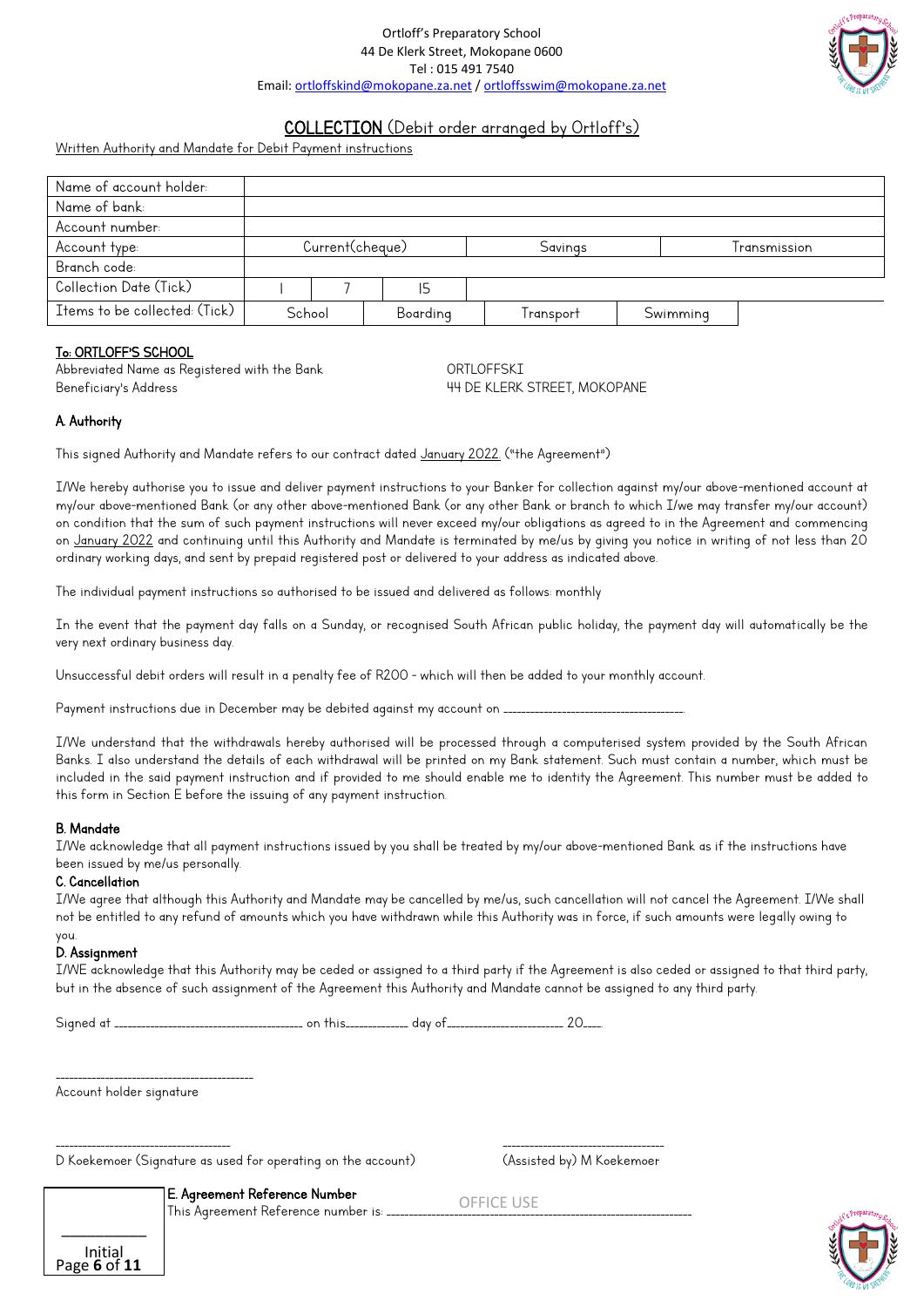

# TERMS AND CONDITIONS OF ENROLMENT AND ADMISSION

# 1. General

In order to provide the best possible childcare, we prefer to work in partnership with parents. To comply with legislation and to provide efficient levels of care, it is necessary to impose certain operating parameters. We have endeavoured to keep following to the absolute minimum and to ensure they are fair to both parent and provider. We must receive a signed and fully completed application form before a place can be considered. Full and part time sessions must fit into the session times detailed on the application form; however, we will attempt to meet the individual needs where necessary. Please note: It is your responsibility as parent/quardian to re-register your child every year. Without re-registering we will assume that your child will not be returning to Ortloff's.

All foreign student documents must be re-attached with every application.

# 2. Finances

Unless otherwise agreed between the parties in writing all amounts payable by the Customer to the Company shall be paid within 30 (thirty) days of date of the Company's statement demanding payment. This payment needs to occur on or before the 15th day of each month.

Amounts payable to the Company in terms of this Tax Invoice and or Quotation shall be paid without deduction or set-off by way of electronic transfer to the bank account of the Company, unless agreed otherwise in writing. Please use the child's name and surname as reference when making payment. Contact the office for the school's banking details.

# The following Conditions will apply:

- 2.1 Unless otherwise agreed, payment of the Price must be made in full on or before the 15th day of each month.
- 2.2 Credit terms may be revoked or amended at the sole discretion of Ortloff's School.
- 2.3 Any other payment terms must be agreed in writing and signed by Ortloff's School.

2.4 If the Customer defaults in payment by the due date of any amount payable to Ortloff's School, then all money which would become payable by the Customer to Ortloff's School at a later date on any account, becomes immediately due and payable without the requirement of any notice to the Customer, and Ortloff's School may, without prejudice to any other remedy available to it:

- 2.5 charge interest on the outstanding amount at a rate of the lower of
	- (i) 2% per month or
	- (ii) (ii) the highest percentage allowed by law.

Should the client fail to make full payment we shall institute legal action for the recovery of the full outstanding amount. In the event of the Company instructing its attorney to recover monies from the Customer, the Customer shall be liable for and shall pay all legal costs incurred by the Company on an attorney-client scale, inclusive of collection commission. The client consents that the Magistrate's Court has jurisdiction irrespective of the amount claimed. If I/we should fail to object to any amount appearing on Ortloff's School statement of account within 7 (Seven) days of the date of dispatch of the statement, the account shall be deemed to be in order and I/we shall be deemed to have received delivery of the statement.

# 3. Documents required upon enrolment

- \* Copy of child's birth certificate
- \* Copy of child's clinic card
- \* Copy of mother's I.D. document
- \* Copy of Father's I.D. document
- \* Copy of Permit (Foreign students only)
- \* Proof of residence
- \* Copy of most recent report card
- \* Transfer letter from previous school

# 4. Hours

Our school hours are: 06h45 – 13h30 for Gr.R – Gr.3. 06h45 – 14h30 for Gr.4 – Gr.7. (Monday to Thursday) Supervision until 17h00 Fridays - 06h45 – 13h30 for all grades. Supervision until 16h00 The staff of Ortloff's School will not be held responsible for any children after hours.



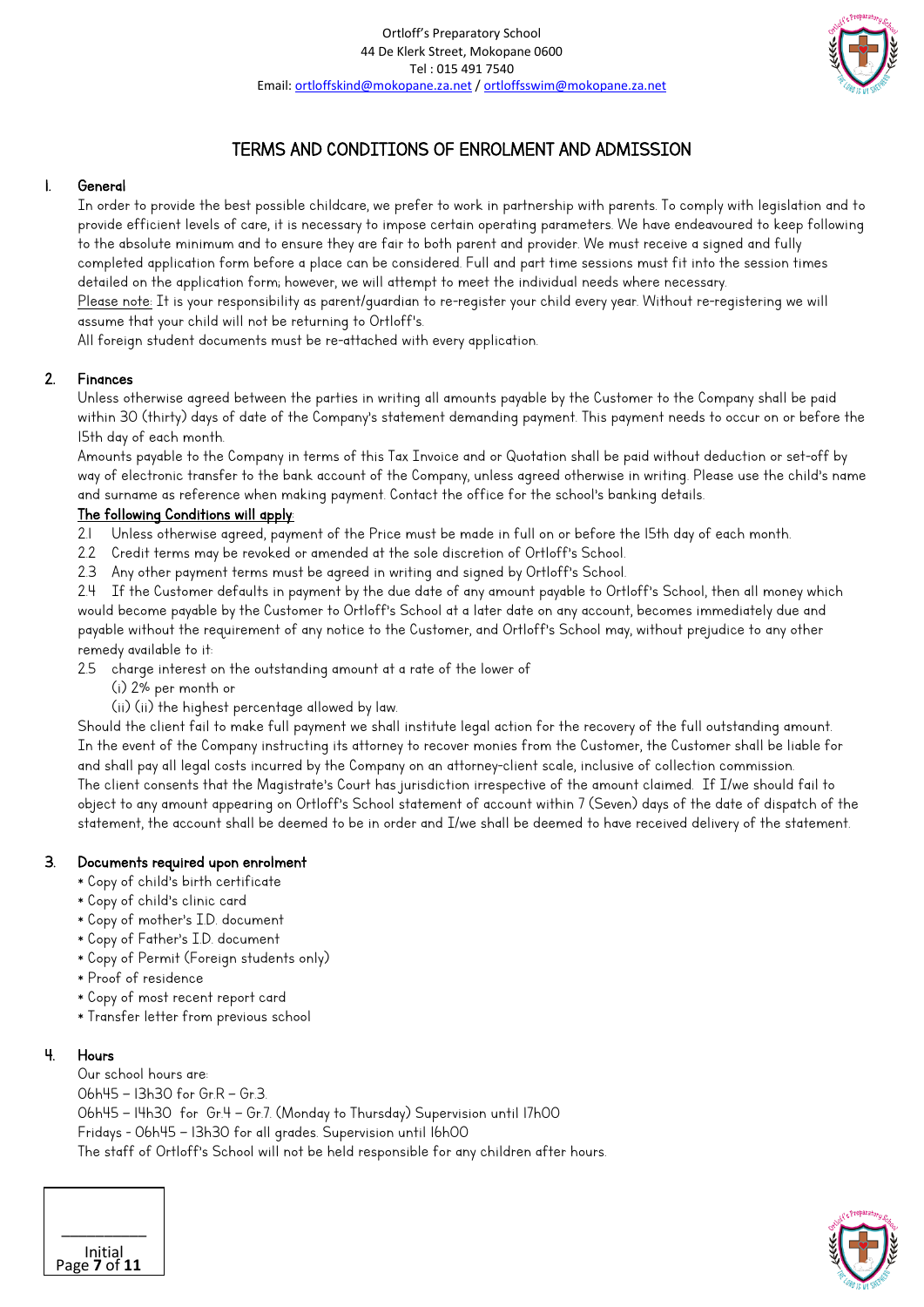Ortloff's Preparatory School 44 De Klerk Street, Mokopane 0600 Tel : 015 491 7540 Email: ortloffskind@mokopane.za.net / ortloffsswim@mokopane.za.net



## 5. Late Collection

Agreed arrival and collection times must be strictly adhered to. However, we understand that weather and traffic can occasionally delay parents. Therefore, if you believe you may be more than 15 minutes late, please inform the School immediately. Unless caused by extenuating circumstances, a fine of R150 will be charged and payable to the teacher on duty.

## 6. Communication / WhatsApp groups

Parents will be added to a class WhatsApp group. The purpose of this group will be for communication from the class teacher regarding any school work, newsletters, important notices, or any other announcements. The administrator of the group will be required to obtain your consent for being part of the WhatsApp group. As such, you are herewith notified that you are entitled to refuse such consent and you may exercise such a right by leaving the group. Should you elect to remain in the group, it will be accepted that you have consented to be part of the group and to your personal information (your cell phone number and name) being noticeable to any person in the group. The administrators of the group will only use your information in regards to communicating information relevant to the group and will not use it for any other purposes.

#### 7. Absence

To retain a place, full fees are payable during absence due to holidays or sickness. Should a child have to be sent home due to sickness or other reasons beyond the control of the School, the full fee still applies.

# 8. Collection by others

If another person is to collect the child, please always inform us, preferably when you bring your child to the School. If for reasons beyond your control you can't collect your child, we will need identification of the person collecting your child as our staff have instructions not to release children, other than to the usual parent(s) without authority and identification. If you have any problem with collection, call us as early as possible, and we will endeavour to assist. Under no circumstances will the child be allowed to leave the School with anyone unknown to the staff unless the parent has previously arranged this. If the parent has made alternative arrangements by telephone, the School will require a name, address and telephone number of the person permitted to collect the child, and proof of identity will be required upon arrival at the School. A list of responsible adults who are authorised to collect the child should be given to the Principal.

### 9. Accidents and Illness

We reserve the right to administer basic first aid treatment when necessary. Parents will be informed of all incidents and will be required to sign an accident form. For accidents of more serious nature involving hospital treatment, all attempts will be made by the School to contact the parents but failing this, we are hereby authorised to act on behalf of parents and authorise necessary treatment. We will administer prescribed medicines if parents complete a 'Medicine Consent' form, however, the first dose of medicine must be given at home and the parents must take all medicine home after each day. We may require the parent to withdraw the child from the School, if in the event that they require special medical care or attention which is not available or refused by parents or it is considered that the child is not well enough to attend the School. We may also ask the parents to withdraw their child from the School if we have reasonable cause to believe that they may be suffering from, or has suffered from any contagious disease/infection and there remains a danger that other children at the School may contract such a disease/infection. We accept no responsibility for children contracting contagious diseases/infections, thus parents are requested to inform the School if their child is suffering from illness, sickness or allergies before attending the School. We have a realistic attitude to the needs of working parents, but we reserve the right to contact parents if their child becomes ill during School hours. All reasonable precautions will be taken by Ortloff's School for the safety and well-being of learners. All payments of medical and hospital bills, in case of emergency, remains the sole responsibility of the parent/ caregiver.

#### 10. Parent's obligation to inform

Parents are requested to inform the School of any food, medicine, activity, or any other circumstances that may cause the child to have an allergic reaction/allergy. Parents must provide details, in writing, of the severity of the reaction and must continue to inform the School of any changes to the condition, in writing, when they become aware.

# 11. Personal belongings

We suggest that all toys, books, and other equipment are left at home. We cannot be held responsible for the loss or damage to children's property. Every reasonable effort will be made by the School staff to ensure the children's belongings are not lost or damaged. Practical 'inexpensive' clothing is strongly recommended for children attending our School. It is the responsibility of parents to name and clearly label all items of clothing and to ensure that his /her child has collected all his/her belongings from the School when collected.



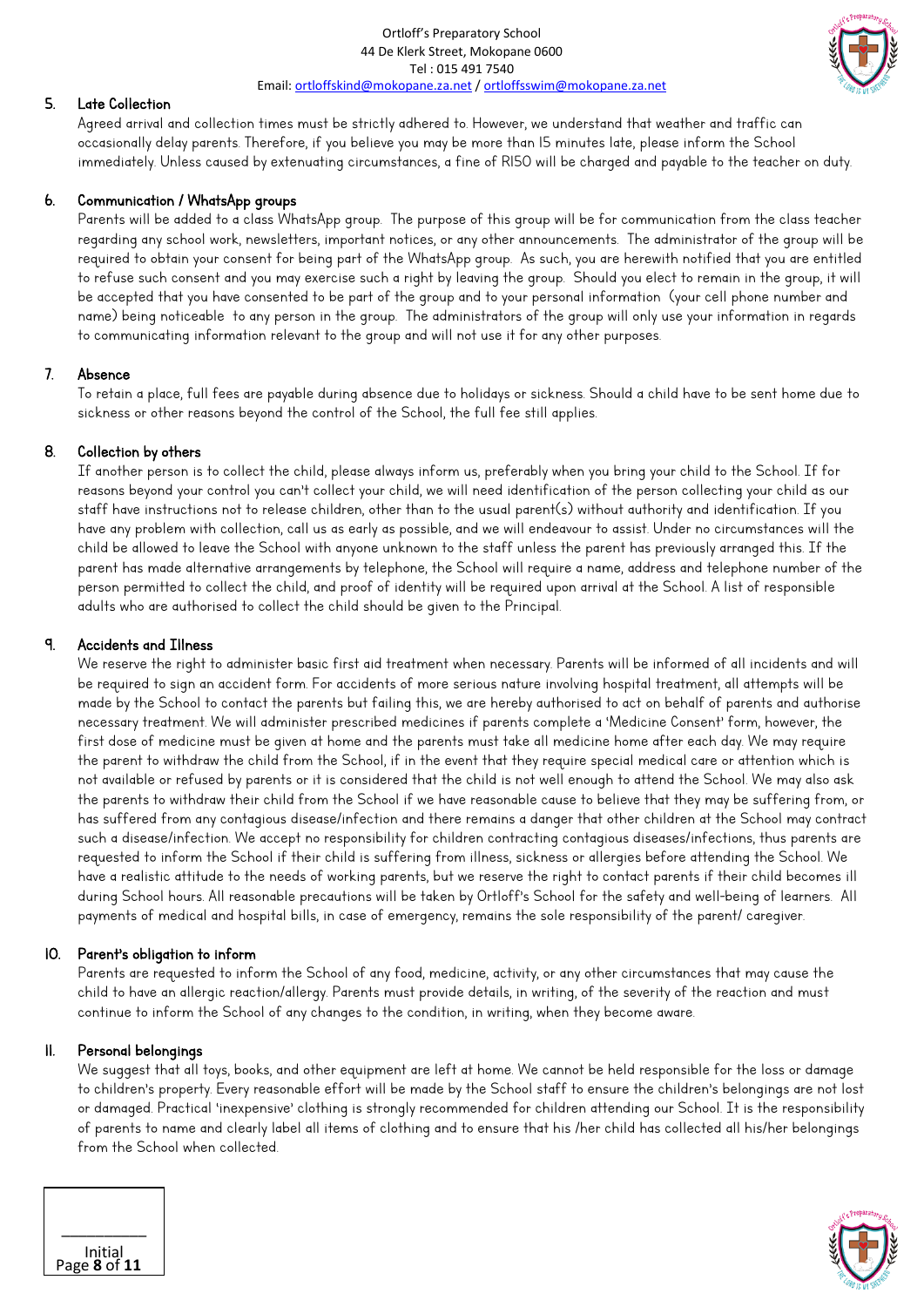

# 12. Behaviour management

We may require the parents to withdraw or remove the child from the School in the event that the Principal considers the child to be disruptive or displaying inappropriate behaviour. We will not tolerate Teachers or School staff being spoken to in an abusive or threatening manner by parents, carers or children. Such behaviour may result in the termination of a place/registration.

# 13. Termination and Cancellation

At least one month's written notice (20 business days) is required to terminate/cancel registration and this agreement or payment or payment of one month's School fees in lieu. Parents will remain liable for the fees throughout the notice period. If a parent withdraws their child during this notice period, the fees shall remain payable. If registration is cancelled prematurely, Ortloff's School reserves the right to retain the amount due for the notice period from the deposit. We reserve the right to terminate a place/registration with immediate effect if any fees are not paid by the due date, or if a parent, carer or child displays abusive, threatening or otherwise inappropriate behaviour. In all other circumstances we will give you one month's notice, in writing, should we wish to terminate a place/registration for any reason. If the parent for any reason postpones the due date, we reserve the right to change from the original start date stated on the application form.

# 14. Transportation

I herewith give consent for Ortloff's Preparatory school to transport my child during paid and arranged field trips / sports trips or any other event arranged by Ortloff's Preparatory School.

I hereby waiver any claim which I may have against Ortloff's School (Pty) Ltd and any transportation company and their drivers in association for any damage sustained by any person which may arise in connection with the tuition by the said. Whether such damages arises as a result of theft, loss of life, bodily injury, or any other cause whatsoever. This waiver is unconditional and is given both in my personal capacity and my capacity as a father/mother and of natural or legal guardian of any minor concerned.

I irrevocably unconditionally indemnify Ortloff's School (Pty) Ltd and any transportation company, their owners, personnel and/or responsibility arising from a possible death and or injury sustained by my child during this school trip. I confirm I am fully aware of and entrusted with the general arrangements in respect of transport during this trip. I grant my irrevocable and unconditional permission to Ortloff's School (Pty) Ltd, their owner, personnel and any other person involved to seek medical treatment / care for my child if necessary.

# 15. Agreement

These Terms and Conditions represent the entire agreement and understanding between the parents and the School. Any other understandings, agreements, warranties, conditions, terms, or representations, whether verbal or written, expressed or implied are excluded to the fullest extent, permitted by law. We reserve the right to update/amend these Terms and Conditions

I hereby confirm that I have read the above Terms and Conditions; I fully understand what has been stated within. By signing this agreement it means that both parties are in binding agreement.

Signature Date Date of the Date of the Date of the Date of the Date of the Date of the Date of the Date of the

\_\_\_\_\_\_\_\_\_\_\_\_\_\_\_\_\_\_\_\_\_\_\_\_\_\_\_\_\_\_\_\_\_\_\_\_\_\_\_ \_\_\_\_\_\_\_\_\_\_\_\_\_\_\_\_\_\_\_\_\_\_\_\_



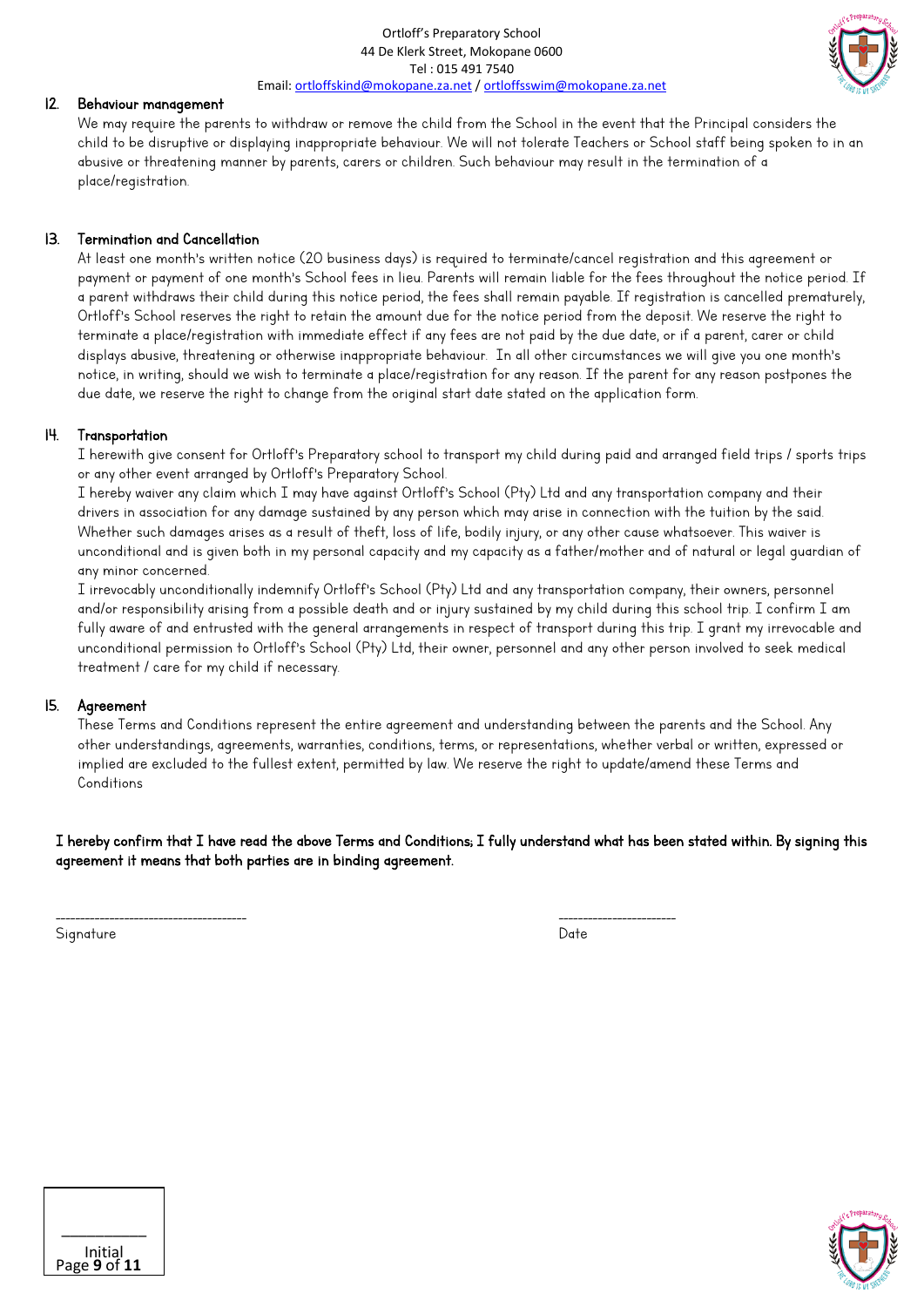

# PARENTAL CONSENT FORM FOR USE OF IMAGES OF CHILDREN

Ortloff's School recognises the need to ensure the welfare and safety of all young people taking part in any activity associated with our organisation.

I/ye, ………………………………………………………………………………………………….. the parent(s)/guardian(s) of: (ciknj"u fwnn pgoe)…………………………………………………………….…………………………………………

hereby give Ortloff's School permission to use any still and/or moving image being video footage, photographs and/or frames and/or audio footage depicting my/our children named above, taken by any employee of Ortloff's School on behalf of Ortloff's School for any of the following uses:

• Advertisements, marketing, leaflets, or any other use such as for training, educational or publicity purposes.

• On the Ortloff's School Facebook page or any other social media platform for example WhatsApp group.

 $\cdot$  On the school premises (against walls etc.).

The above consent will apply throughout the world and be for an indefinite period of time. Should you be unsatisfied with a specific image please inform the class teacher within 5 days, so that we can remove the image.

| Parent / Guardian: __________________________ Date: ____ | the control of the control of the control of |  |
|----------------------------------------------------------|----------------------------------------------|--|
| Parent / Guardian: __________________________ Date: _    |                                              |  |

# PERMISSION LETTER FOR PUBLICATION OF PHOTOGRAPHS ON WEBSITES

Dear parent or caregiver

Ortloff's School is writing to request your permission for photographs of your child to be taken during School activities. If photographs are taken, this would be for the purpose of educating youth, promoting the school group. The group is also seeking your permission to publish photographs and/or samples of your child's work.

If you give your permission, the group may publish photographs of your child and/or samples of work done by your child in a variety of ways. The publications could include, but are not limited to, group newsletters (online and in hard copy), the group's website including, and local newspapers. If published, third parties would be able to view the photographs.

#### If you sign the consent form it means that you agree to the following:

1. The group is able to publish photographs of your child and samples of your child's work as many times as it requires in the ways mentioned above.

2. Your child's photograph may be reproduced either in colour or in black and white.

3. The group will not use your child's photograph or samples of your child's work for any purpose other than for the education of youth, or for the general promotion of scouting and the group.

Any photographs taken by the group will be kept for no longer than is necessary for the above-mentioned purposes and will be stored and disposed of securely. Whilst every effort will be made to protect the identity of your child, Ortloff's School cannot quarantee that your child will not be able to be identified from the photograph or work.

If you agree to permit the group to take photographs of your child, and to publish photographs of your child, or samples of your child's work, in the manner detailed above, please complete the consent form and return it to the group.

This consent, if signed, will remain effective until such time as you advise the group otherwise.

#### Consent Form for Publication of Child's Work or Photographs

I agree, subject to the conditions set out above, to the taking of photographs of my child during scout activities, to be used by the group in educating youth and promoting the group and scouting. I also agree to the publication of photographs or samples of work of my child. I will notify the group if I decide to withdraw this consent.

| Initial<br>Page 10 of 11 |
|--------------------------|

Signature of parent/caregiver: \_\_\_\_\_\_\_\_\_\_\_\_\_\_\_\_\_\_\_\_\_\_\_\_\_\_\_\_\_\_\_\_\_\_ Date:\_\_\_\_\_\_\_\_\_\_\_\_\_\_\_\_\_\_\_\_\_\_\_\_\_\_